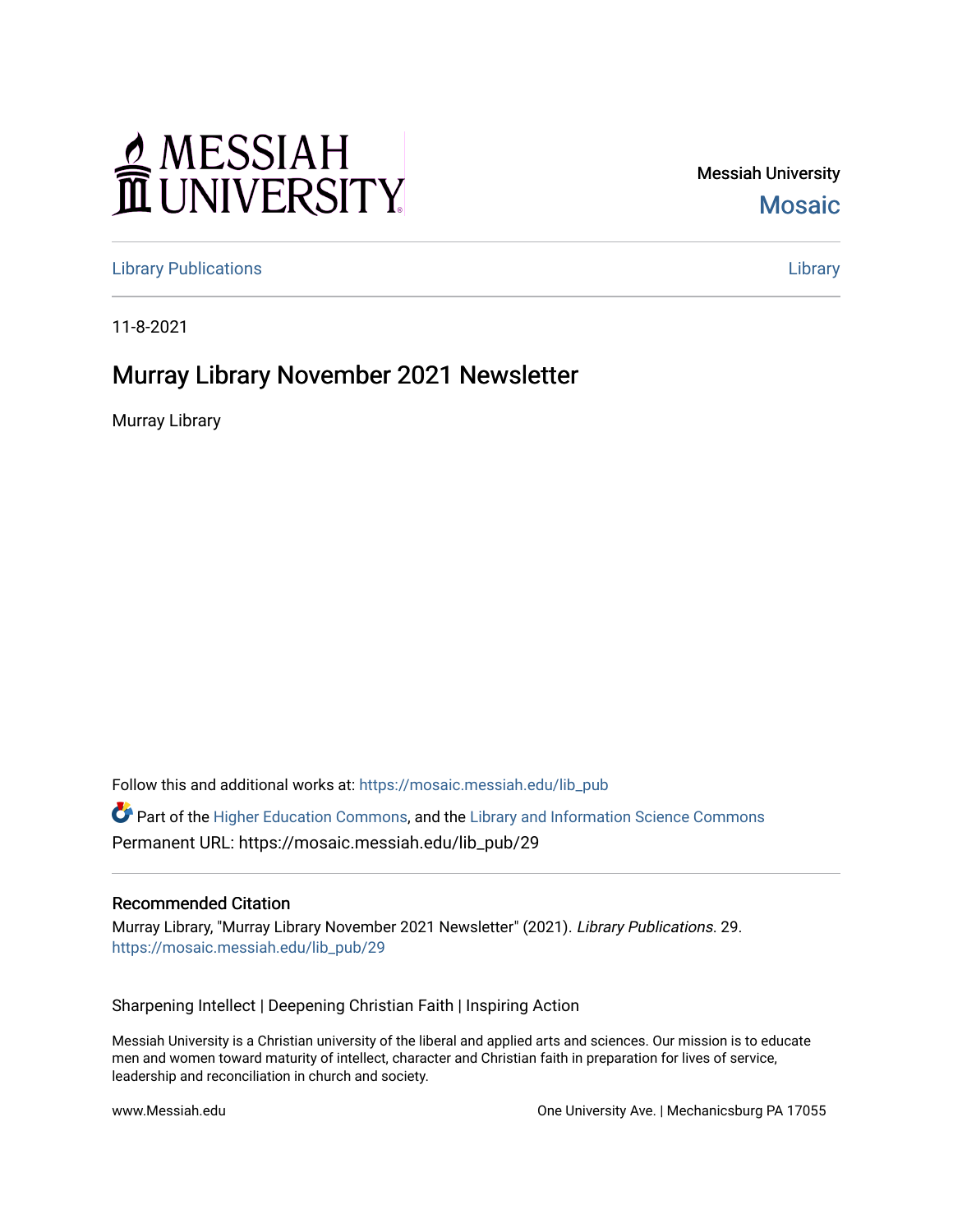## *November 2021*

*Regular Hours: Mon.-Thurs., 8:00am-11:00pm Fri., 8:00am-5:00pm Sat., 10:00am-6:00pm Sun., 2:00pm-11:00pm*



### *[www.messiah.edu/murraylibrary](http://www.messiah.edu/murraylibrary) What's New at the Library?*

# *Murray Library*



## *Director's Corner*

#### *Thankful Hearts*

I Thessalonians 1:2-3 "We always thank God for all of you mentioning you in our prayers. We continually remember before our God and Father your work produced by faith, your labor prompted by love, and your endurance inspired by hope in our Lord Jesus Christ." As I reflect on the library staff this season, I thank God for each of them. Each one contributes a unique part of what and who the library is.

- Creating inviting monitor slides scrolling at Café Diem, updated on a regular basis
- Volunteering to be a co-facilitator for "Becoming You"
- Answering chat questions even on your day off
- Designing helpful student worker training materials
- Partnering with other faculty for 2023 Cross-Cultural Trips to China and to Washington D.C.
- Serving as an academic advisor to undeclared majors
- Providing helpful library information literacy for specific classes
- Trouble-shooting connectivity issues for digital resources
- Designing customized storage cases to fit various educational kits or Artists' Books
- Stopping by to greet and chat with a retiree using our library
- Sewing pillows for a new space in the library
- Working with faculty to find the best resources to support their courses
- Finding the best price for a new book for the collection
- Making sure all the pieces are included to best describe an item in the collection
- Loading the academic calendar and open library hours into the library system each semester so due dates are correct
- Working together to design a new space
- Coming up with creative ideas for displays and events month after month

Thank you for being you! You know who you are!



**SWANK Film of the month: For the Soul of America**

<https://digitalcampus.swankmp.net/messiah335541/watch/64D4DAA3A70604A1?referrer=direct>

Murray Library has recently received a donation of children's books from Dr. Todd, Lonette, and Bryce Allen related to civil rights. Over the next few months, the library is designing a special place to showcase this collection. Our tentative plans are to have a dedication and open house for the new space and collection,

which has been named the "**Bridge to Freedom Children's Collection**". Please join us on Tuesday, January 18th, 2022, at 3:00 pm for this time of celebration!